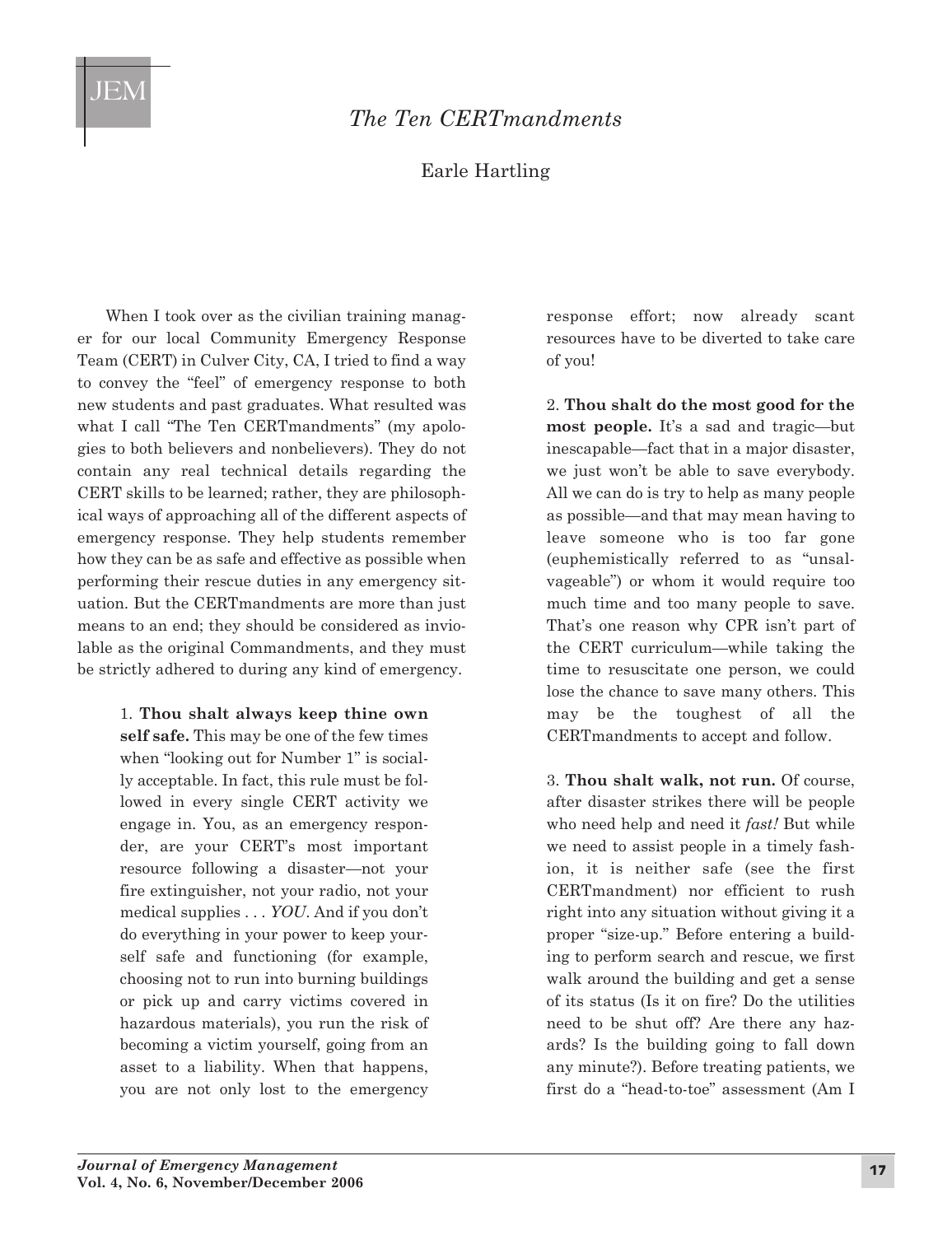treating a broken arm when my patient is actually going into shock?). Figuring out beforehand what needs to be done and how it should be done will not only save time in the long run but will also save lives—possibly your own.

4. **Thou shalt never go it alone.** This is very simple: always have a buddy with you! Whether fighting a small fire, searching a building, or acting as incident commander, no CERT member should ever attempt any operation without having another teammate backing him or her up. You'll need that extra pair of eyes to watch out for hazards, that extra pair of hands to help you extract a victim, that extra mind to help figure out the best course of action, and, of course, that extra pair of feet to go for help if you get stuck somewhere! And perhaps more importantly, you'll get the enormous psychological boost that comes from just having another person with you, keeping you from feeling alone in what could be a tremendously stressful situation.

5. **Thou shalt know thine own limitations.** Despite the valuable CERT training we've all received, we are still neither professional rescuers nor superheroes. Situations will arise during an emergency that we're just not capable of handling, and we will have to recognize and accept our limitations so that we can be true to the first CERTmandment. This goes for any and all limitations, whether they are due to equipment (your extinguisher is too small to put out a particular fire), training (a victim needs a tracheotomy, a procedure you don't know how to perform), or physical conditions (you're on a rescue team for victim extraction but you've got a bad back). Regardless of the cause, you must keep yourself, your buddy, and your

teammates safe and pass the relevant information up the chain of command so that the proper resources can be dispatched. And don't be discouraged if you have some physical limitation (bum knee, fainting at the sight of blood) that prevents you from doing each and every job your CERT might be called on to do. Rest assured that in a full-scale disaster, there will be more than enough opportunities to help out in any number of capacities, regardless of your level of training or physical condition. Every CERT member has a place in the organization.

6. **Thou shalt always stay up, up, and away.** This has nothing to do with the hit song by the Fifth Dimension or what Superman says when leaping tall buildings. Rather, it has to do with the real estate agent's credo: location, location, location. Specifically, it refers to staying *up*hill, *up*wind, and *away* from hazards when setting up your CERT operations, such as the treatment area, staging area, or command post. You want to stay uphill so that your operations area isn't inundated with floodwaters or contaminated by leaking HAZMAT containers. You want to stay upwind so that smoke or toxic fumes don't blow back into your face. And you want to stay far enough away so as not to be caught up in an unexpected explosion or building collapse. (A tragic example of the latter case occurred on September 11, when the New York City Fire Department set up their command post in the lobby of the World Trade Center.) In short, always locate your operations where they can not be adversely impacted by the emergency you're handling.

7. **Thou shalt always follow directions from above.** We're not talking about heavenly commands from the Almighty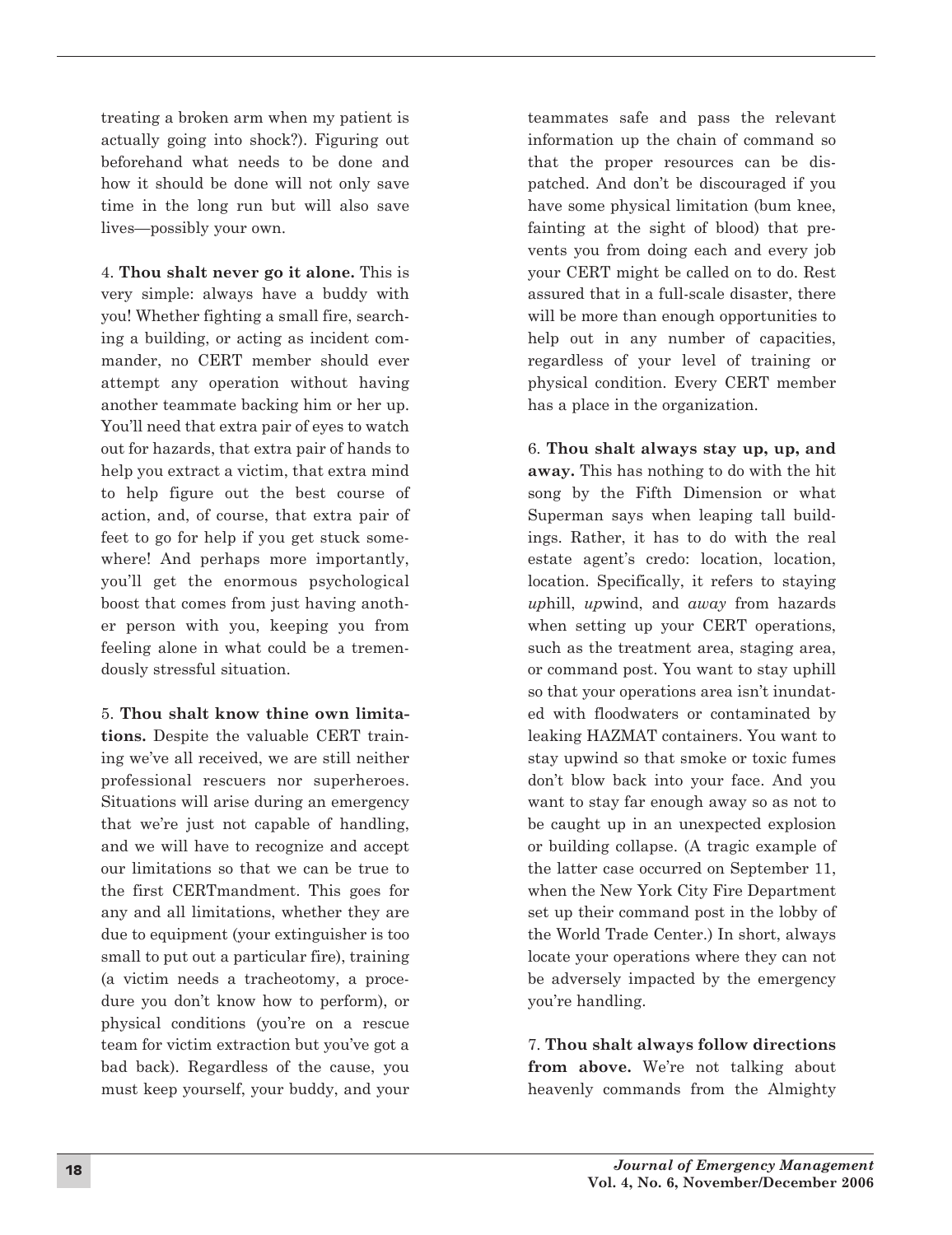here. The CERT emergency response to a disaster is an *organized team effort*. It all depends on one person taking charge, developing a plan of action (though not necessarily on his or her own), delegating responsibilities, creating teams to handle specific functions, and handing out assignments. All of the team's work is performed through a chain of command where every CERT member has one, and only one, boss. There is no such thing as "busy work" in a disaster; every job that every team is given is critical to the success of the incident response plan, whether it's fire suppression, triage, radio communication, scribe, or any other role. If individuals decide that they just don't want to perform their assigned tasks, they risk not only the success of the response but also the safety of the responders. Therefore, each person on each team must either complete his or her assigned task or notify the supervisor or supervisors (right on up to the incident commander) of why the job can't be done (too dangerous, not enough resources, etc.). That way, if an assigned task isn't completed, the person in charge can make the appropriate changes to the response plan.

8. **Thou shalt never freelance or cowboy.** This CERTmandment is closely related to the seventh, insofar as every CERT member is acting as part of an organized team response, not as an individual. "Freelancing" is the exact opposite of teamwork. This happens when one or more CERT responders go off on their own and do whatever they want, without consideration of the incident response plan. Not only are these rogue responders failing to contribute to the organized effort, their actions may actually work *against* the planned response. Furthermore, since they're operating outside of the chain of command, if something were to happen to them no one else would think to help them or even know where to find them if they got into trouble. In fact, no one would ever even know they were in trouble. "Cowboys" may operate within the incident plan and the chain of command, but they do so without proper regard for their own safety (first CERTmandment) or their personal limitations (fifth CERTmandment). These people are the ones trying to hack vents through the roof of a burning building or convinced they can perform a tracheotomy because they saw it done on *ER.* Both freelancers and cowboys are a danger to themselves and those around them, and they fail to contribute to an effective emergency response.

9. **Thou shalt always know the score.** In short, keep track of everything that's going on. We always do an initial "size-up" (third CERTmandment), whether we're dealing with the entire incident or an individual victim. However, emergency response deals with fluid, ever-changing situations and circumstances, and we don't want anyone or anything falling through the cracks. We must constantly reevaluate the circumstances we're facing, so that we can appropriately adapt our response: Who's on what team and which teams are still in the building? Are any of the victims in the treatment area getting worse? Are we running low on supplies? Is that fire getting bigger? Is the building losing structural integrity? As long as we consistently and constantly reexamine our situation, we won't be faced with any nasty, avoidable surprises, and neither responders nor the victims they're helping will get lost in the shuffle.

10. **Thou shalt always be prepared** just like good Boy Scouts. This is the best